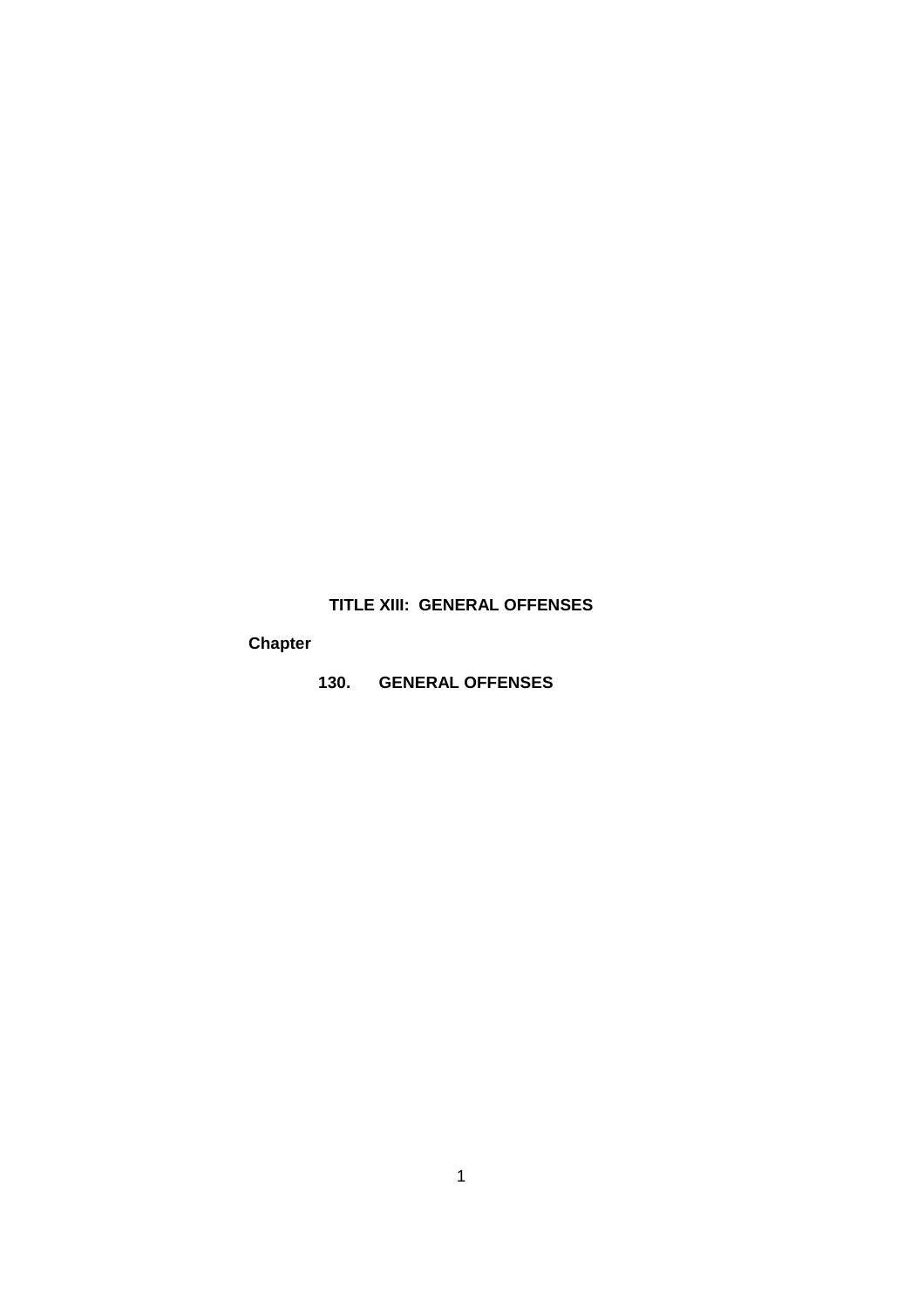**Section** 

| 130.01 Drug paraphernalia |
|---------------------------|
| 130.02 Curfew for minors  |
| 130.03 Criminal trespass  |
| 130.04 Disorderly conduct |
| 130.05 Prostitution       |
|                           |

130.99 Penalty

# **§ 130.01 DRUG PARAPHERNALIA.**

(A) (1) For the purpose of this section, the following definitions shall apply unless the context clearly indicates or requires a different meaning.

*DRUG PARAPHERNALIA.* All equipment, products and materials of any kind which are used, intended for use, or designed for use, in planting, propagating, cultivating, producing, processing, preparing, testing, analyzing, packaging, repackaging, storing, containing, concealing, injecting, ingesting, inhaling, or otherwise introducing into the human body a controlled substance in violation of state or local law. It includes, but is not limited to:

1. Kits used, intended for use, or designed for use in planting, propagating, cultivating, growing, or harvesting any species or plant which is a controlled substance or from which a controlled substance can be derived;

2. Kits used, intended for use, or designed for use in manufacturing, compounding, converting, producing, processing, or preparing a controlled substance;

3. Isomerization devices used, intended for use, or designed for use in increasing the potency of any species of plant which is a controlled substance;

4. Testing equipment used, intended for use, or designed for use in identifying, or in analyzing the strength, effectiveness, or purity of controlled substances;

5. Scales and balances used, intended for use, or designed for use in weighing or measuring controlled substances;

6. Dilutants and adulterants, such as quinine hydrochloride mannitol, mannite, dextrose and lactose, used, intended for use, or designed for use in cutting controlled substances;

7. Separation gins and sitters used, intended for use, or designed for use in removing twigs and seeds from, or in otherwise cleaning or refining, marijuana;

8. Blenders, bowls, containers, spoons and mixing devices used, intended for use, or designed for use in compounding controlled substances;

9. Capsules, balloons, envelopes and other containers used, intended for use, or designed for use in packaging small quantities of controlled substances;

10. Containers and other objects used, intended for use, or designed for use in storing or concealing controlled substances;

11. Hypodermic syringes, needles and other objects used, intended for use, or designed for use in parenterally injecting controlled substances in the human body; and

12. Objects used, intended for use, or designed for use in ingesting, inhaling, or otherwise introducing marijuana, cocaine, hashish, or hashish oil into the human body, such as:

a. Metal, wooden, acrylic, glass, stone, plastic, or ceramic pipes, with or without screens, permanent screens, hashish heads, or punctured metal bowls;

b. Water pipes;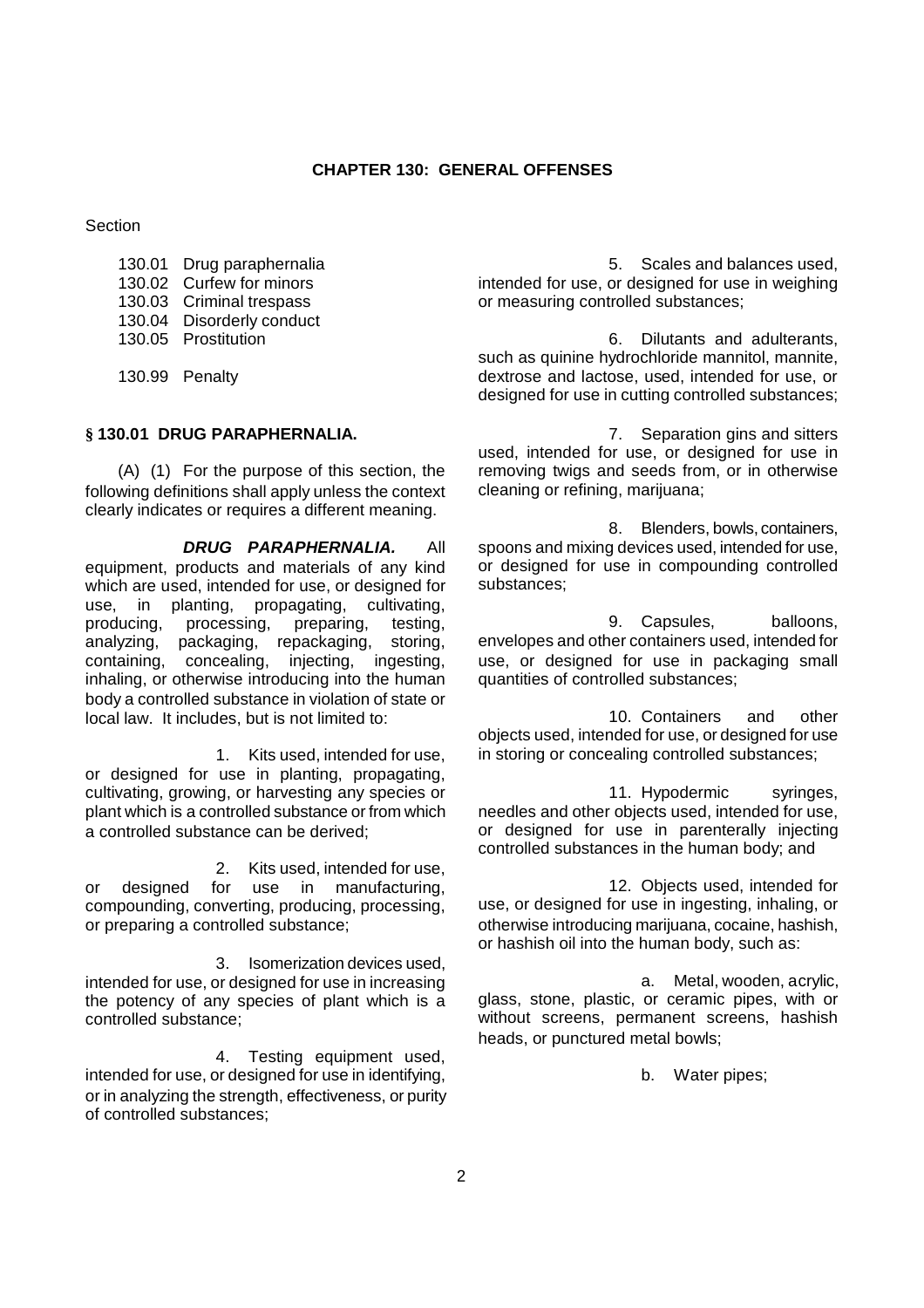# **General Offenses** 3

devices;

c. Carburetion tubes and

d. Smoking and carburetion masks;

e. Roach clips: objects used to hold burning materials, such as a marijuana cigarette, that have become too small or too short to be held in the hand;

f. Miniature cocaine spoons and cocaine vials;

- g. Chamber pipes;
- h. Carburetor pipes;
- i. Electric pipes;
- j. Air-driven pipes;
- k. Chillums;
- l. Bongs; and
- m. Ice pipes or chillers.

(2) In determining whether an object is drug paraphernalia, a court or other authority should consider, in addition to all other logically relevant factors, the following:

(a) Statements by an owner or by anyone in control of the object concerning its use;

(b) Prior convictions, if any, of an owner, or of anyone in control of the object, under any state or federal law relating to any controlled substances;

(c) The proximity of the object, in time and space, to a direct violation of state law;

(d) The proximity of the object to controlled substances;

(e) The existence of any residue of controlled substances on the object;

(f) 1. Direct or circumstantial evidence of the intent of an owner, or of anyone in control of the object, to deliver it to persons whom he or she knows intends to use the object to facilitate a violation of state or local law.

2. The innocence of an owner, or of anyone in control of the object, as to a direct violation of state law shall not prevent a finding that the object is intended for use, or designed for use as drug paraphernalia.

(g) Instruction, oral or written, provided with the object concerning its use;

(h) Descriptive materials accompanying the object which explain or depict its use;

(i) National and local advertising concerning its use;

(j) The manner in which the object is displayed for sale;

(k) Whether the owner, or anyone in control of the object, is a legitimate supplier of like or related items to the community, such as a licensed distributor or dealer of tobacco products;

(l) Direct or circumstantial evidence of the ratio of sales of the object(s) to the total sales of the business enterprise;

(m) The existence and scope of legitimate uses for the object in the community; and

(n) Expert testimony concerning its use.

(B) It is unlawful for any person to use, or to possess with intent to use, drug paraphernalia to plant, propagate, cultivate, grow, harvest, manufacture, compound, convert, produce, process, prepare, test, analyze, pack, repack, store, contain, conceal, inject, ingest, inhale, or otherwise introduce into the human body a controlled substance in violation of state or local law.

(C) It is unlawful for any person to deliver, sell, possess with intent to deliver or sell, or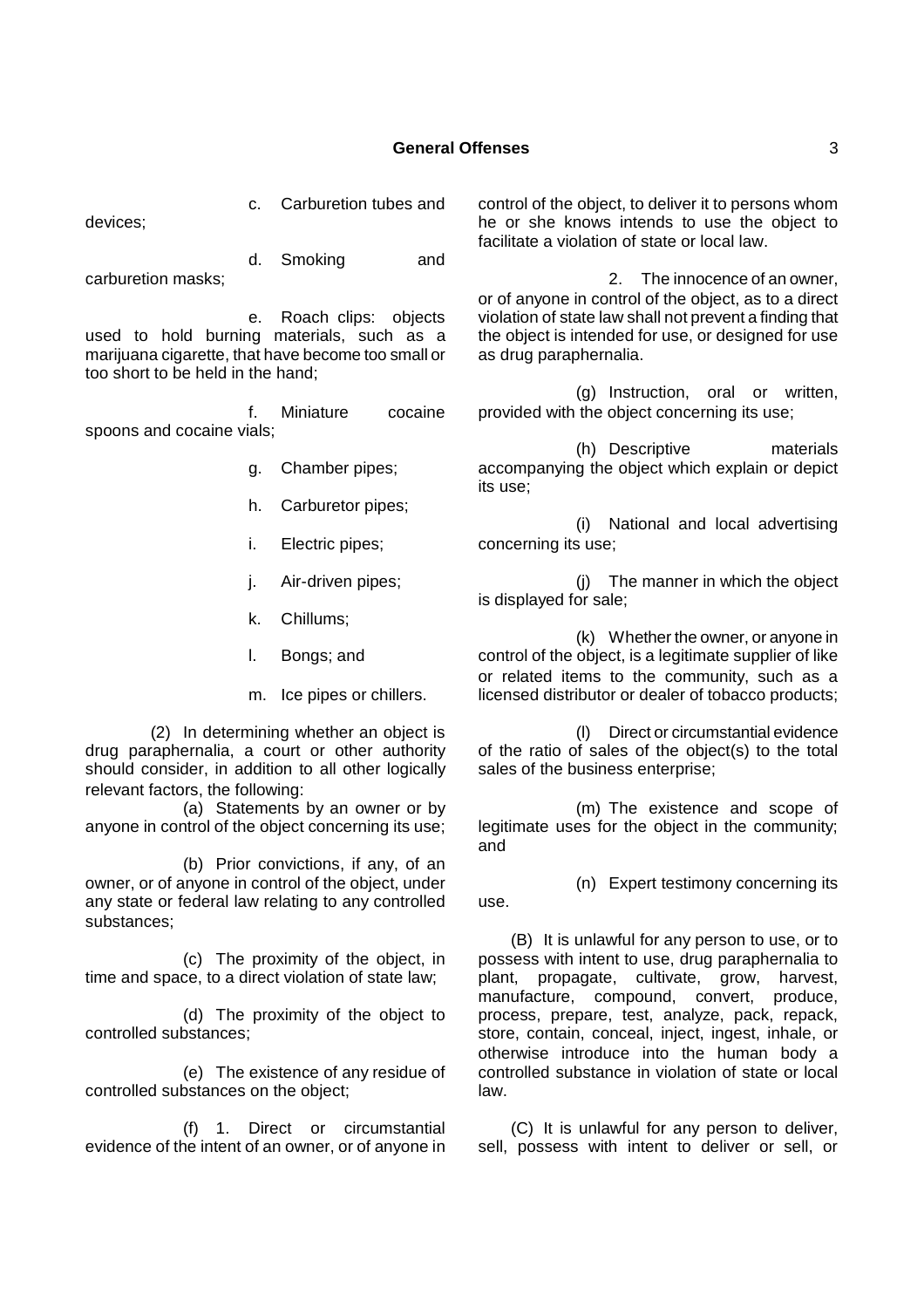manufacture with intent to deliver or sell, drug paraphernalia, knowing that it will be used to plant, concert, produce, process, prepare, test, analyze, pack, repack, store, contain, conceal, inject, ingest, inhale, or otherwise introduce into the human body a controlled substance in violation of state law.

(D) It is unlawful for any person to place in any newspaper, magazine, handbill, sign, poster, or other publication any advertisement, knowing that the purpose of the advertisement, in whole or in part, is to promote the sale of objects designed or intended for use as drug paraphernalia.

(E) This section shall not apply to manufacturers, wholesalers, jobbers, licensed medical technicians, technologists, nurses, hospitals, research teaching institutions, clinical laboratories, medical doctors, osteopathic physicians, dentists, chiropodists, veterinarians, pharmacists, and embalmers in the normal legal course of their respective business or profession, nor to persons suffering from diabetes, asthma, or any other medical condition requiring self-injection.

(F) Any drug paraphernalia used, sold, possessed with intent to use or sell, or manufactured with intent to sell in violation of this section shall be seized and forfeited to the City.

(G) This section shall take effect 21 days after 5-13-1996.

(1997 Code, § 3133) Penalty, see § 130.99

# **§ 130.02 CURFEW FOR MINORS.**

(A) *Definitions.* For the purpose of this section, the following definitions shall apply unless the context clearly indicates or requires a different meaning.

*IN LOCO PARENTIS.* A person who is at least 21 years or older, who is acting in the place of a parent, and who is charged with a parent's rights, duties, and responsibilities.

*LEGAL CUSTODIAN.* Any adult who has, by court order, the care and control of a minor.

*MINOR.* Any person under the age of 17 years.

(B) *Violation by minors.*

(1) It shall be unlawful for any minor to loiter, idle, or congregate upon any public street, highway, alley, park, or in any public place in the City between the hours of 10:00 p.m. and 5:00 a.m., unless:

(a) The person is accompanied by his or her parent, guardian, or legal custodian;

(b) The minor is upon an errand or other legitimate business directed by his or her parent, guardian, or legal custodian;

(c) The minor's performance of some lawful employment makes it necessary that the minor be upon the street, highway, alley, park, or public place between the specified hours; or

(d) The minor is traveling to or from a supervised church function, school function, or recreational function; provided, however that the minor who attends the function shall not be upon the street, highway, alley, park, or public place for more than ½ hour after the function has ended.

(2) It shall be unlawful for any minor to be present in a public establishment that serves alcoholic beverages by the glass between the hours of 10:00 p.m. and 5:00 a.m., unless:

(a) Accompanied by a parent or guardian; or

(b) Supervised by a person acting in loco parentis.

(C) *Duties of parent/guardian/legal custodian.* It shall be unlawful for any parent, guardian, or legal custodian to assist, aid, abet, allow, permit, or encourage any minor to violate division (B) above.

(D) *Notification; record of notification.*

(1) The parent, guardian, or legal custodian of a minor who violates this section shall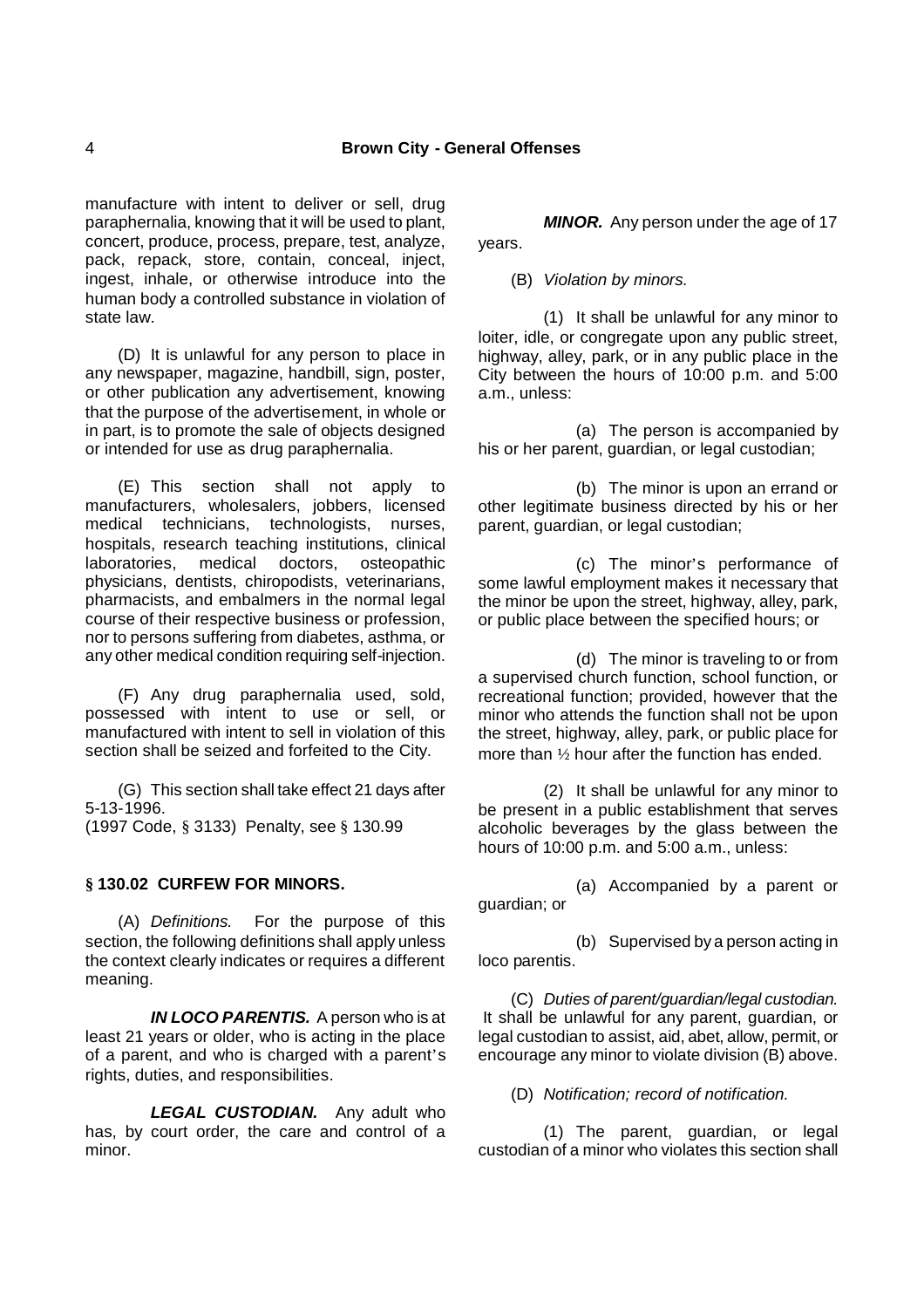#### **General Offenses** 5

be immediately notified by the Police Department, advising the parent, guardian, or legal custodian of the violation, the reason therefor, and his or her responsibility under this section.

(2) A record of the notification shall be kept by the Police Department. (1997 Code, § 4203A) (Am. Ord. passed 6-26-2000) Penalty, see § 130.99

#### **§ 130.03 CRIMINAL TRESPASS.**

(A) It shall be unlawful for any person to enter the premises of another, except:

- (1) As an invitee;
- (2) In the usual course of business; or

(3) To conduct business with the owner or occupier of the premises.

(B) Any person who enters the premises of another when they know, or should have reasonably known, the owner or occupier of the premises is not present or the business premises are closed, and the person does not have the permission of the owner or occupier of the property to enter thereupon, shall be in violation of this code.

(C) Any person who enters the City Park, or other public property or public buildings, after they are closed, and there is a sign indicating they are closed, or there are hours posted showing the times when they are open for business or use, shall be in violation of this code.

(1997 Code, § 4701) Penalty, see § 130.99

# **§ 130.04 DISORDERLY CONDUCT.**

Any person who shall do any of the following acts in the City shall be guilty of disorderly conduct:

(A) Incite, encourage, participate in any manner, or be connected with any row, riot, unlawful assemblage, or disorder, or make or assist in making any noise or disturbance which shall tend to destroy peace and good order.

(B) Disturb or be instrumental in disturbing any school, meeting, or congregation, lawfully assembled, whether religious, political, or otherwise.

(C) Jostle or roughly crowd or push any person unnecessarily in any street, alley, or other public place.

(D) Engage in any fray, or commit any assault or assault and battery upon another or commit any act whatsoever amounting to a breach of the peace.

(E) Be under the influence of intoxicating liquor or narcotic drugs upon any public street or in any public place.

(F) Engage in any indecent, insulting, or obscene conduct in any public street, alley, or other public place.

(G) Utter any profanity, indecent or improper language in any public street, alley or other public place.

(H) Engage in any window peeping.

(I) Discharge any firearm or six gun.

(J) Explode any fireworks or firecrackers except by written permission of the Chief of Police.

(K) Maliciously or willfully destroy, deface, damage, or injure any public property or any private property owned by another.

(L) Beg in any street, alley or other public place.

(M) Insult, accost, molest, or otherwise annoy either by word of mouth or by sign or motion, any person in any street, alley or other public place.

(N) Misrepresent or falsify his or her age, or the age of another, for the purpose of obtaining beer, wine, liquor, or other intoxicating beverage for any minor under the age of 21 years.